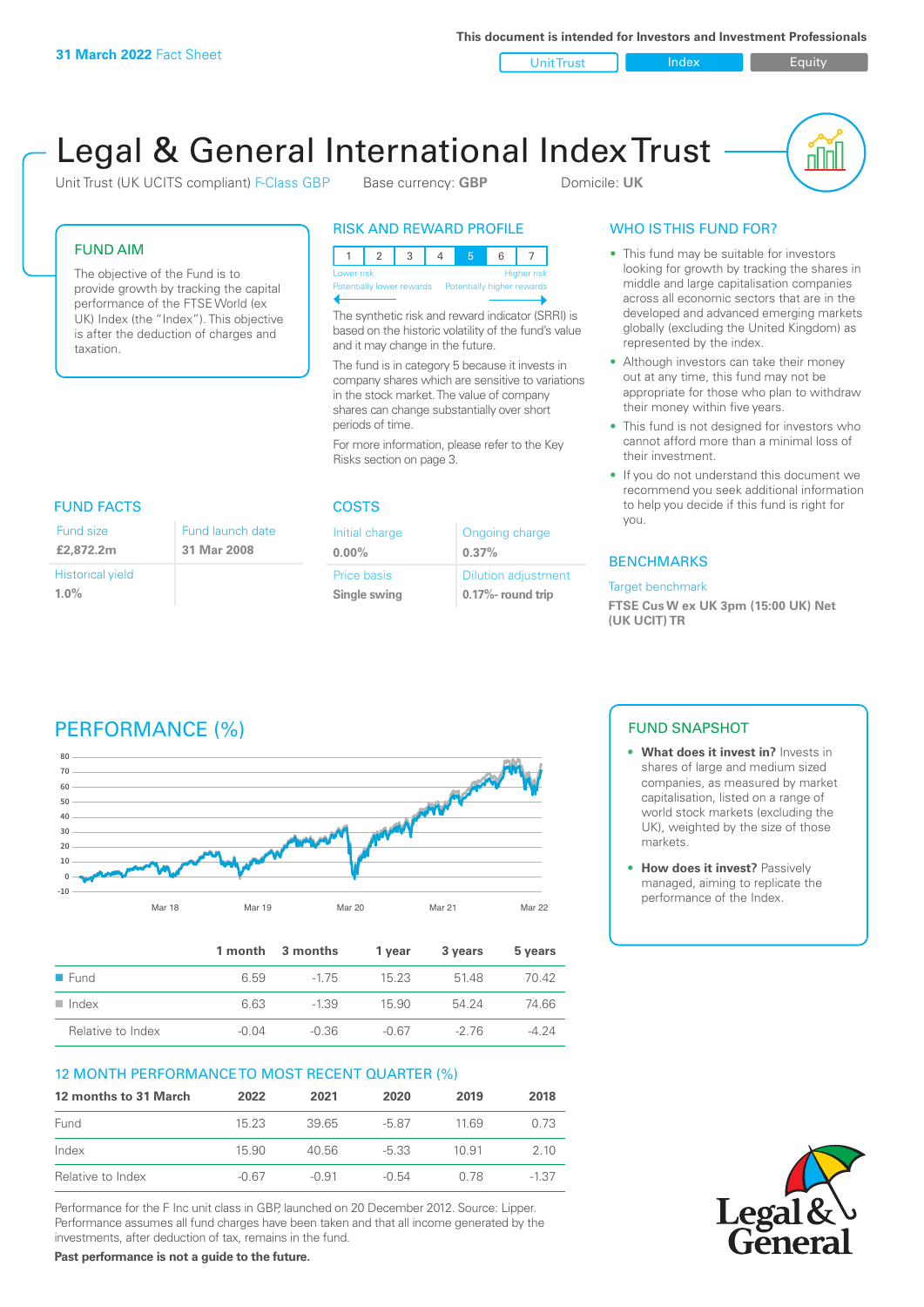### Legal & General International Index Trust

Unit Trust (UK UCITS compliant) F-Class GBP

### PORTFOLIO BREAKDOWN

All data sources are a combination of LGIM and the Fund Accountant unless otherwise stated. Totals may not sum to due to rounding. In order to minimise transaction costs, the Fund will not always own all the assets that constitute the index and on occasion it will own assets that are not in the index. The number of fund holdings can also differ from the index due to corporate events and proxy holdings.



#### SECTOR (%)

| ■ Technology                      | 244  |
|-----------------------------------|------|
| Consumer Discretionary            | 14.4 |
| $\blacksquare$ Financials         | 13.9 |
| $\blacksquare$ Industrials        | 13.0 |
| $\blacksquare$ Health Care        | 11.9 |
| ■ Consumer Staples                | 5.6  |
| <b>Energy</b>                     | 41   |
| <b>Basic Materials</b>            | 3.8  |
| $\blacksquare$ Telecommunications | 3.1  |
| $\blacksquare$ Utilities          | 29   |
| ■ Real Estate                     | 29   |
|                                   |      |

#### COUNTRY (%)

|   | <b>United States</b> | 67.0 |
|---|----------------------|------|
|   | Japan                | 6.8  |
|   | Canada               | 3.1  |
|   | France               | 2.9  |
| Œ | Switzerland          | 2.8  |
|   | Australia            | 2.4  |
|   | Germany              | 2.3  |
|   | Taiwan               | 2.0  |
|   | Korea                | 1.6  |
|   | Other                | 9.2  |
|   |                      |      |



#### MARKET CAPITALISATION (%) TOP 10 HOLDINGS (%)

| $\blacksquare$ Large | 81.7 |
|----------------------|------|
| $\blacksquare$ Mid   | 18.3 |

■ Top 10 holdings 18.4% Rest of portfolio 81.6% No. of holdings in fund 2,244 No. of holdings in index 2,555

| Apple                                     | 45  |
|-------------------------------------------|-----|
| Microsoft                                 | 3.9 |
| Amazon.Com                                | 2.4 |
| Tesla                                     | 15  |
| Alphabet A                                | 14  |
| Alphabet C                                | 1.3 |
| <b>NVIDIA</b>                             | 11  |
| Meta Platforms A                          | 09  |
| Taiwan Semiconductor Manufacturing Co 0.8 |     |
| Unitedhealth Group                        | 08  |
|                                           |     |



The Index Fund Management team comprises 25 fund managers, supported by two analysts. Management oversight is provided by the Global Head of Index Funds. The team has average industry experience of 15 years, of which seven years has been at LGIM, and is focused on achieving the equally important objectives of close tracking and maximising returns.